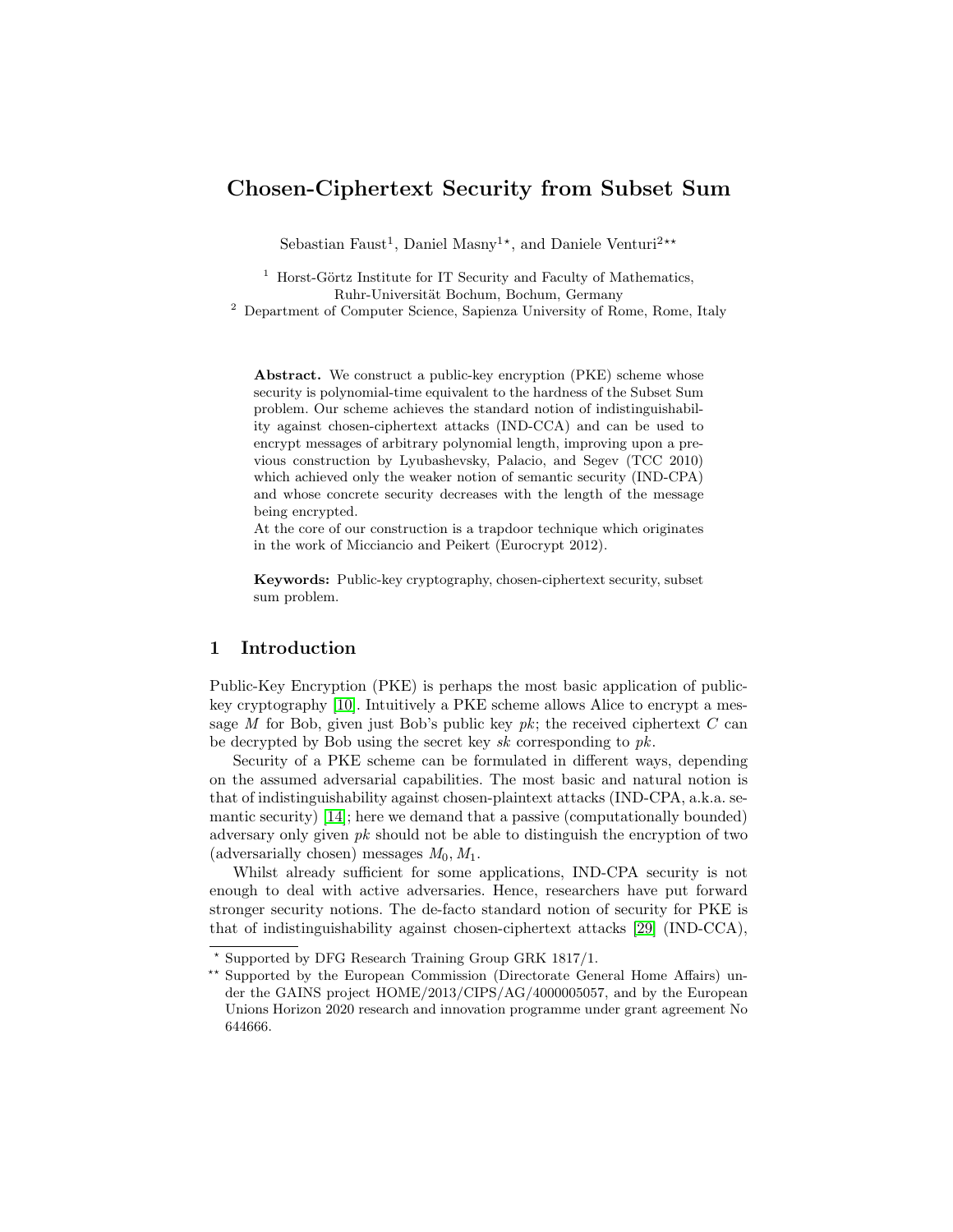where we now demand that an active (computationally bounded) adversary given pk should not be able to distinguish the encryption of two (adversarially chosen) messages  $M_0, M_1$  even given access to an oracle decrypting arbitrarily chosen ciphertexts.[3](#page-1-0)

By now we dispose of many PKE schemes satisfying IND-CCA security under a variety of assumptions, including factoring [\[15\]](#page-10-3), decisional and computational Diffie-Hellman [\[8,](#page-10-4)[6\]](#page-10-5), and learning parity with noise [\[18\]](#page-10-6).

The Subset Sum assumption. Since its introduction, the Subset Sum problem has been considered a valid alternative to number-theoretic assumptions. In its basic computational version, the Subset Sum problem  $SS(n, \mu)$  (parametrized by integers  $\mu$  and n) asks to find a secret vector  $\mathbf{s} \in \{0,1\}^n$  given a vector  $\mathbf{a} \in \mathbb{Z}_{\mu}^{n}$  together with the target value  $T := \langle \mathbf{a} \cdot \mathbf{s} \rangle \bmod \mu$ , where both a and s are chosen uniformly at random, and  $\langle \cdot, \cdot \rangle$  denotes the inner product. The hardness of  $SS(n, \mu)$  depends on the so-called *density*, which is defined by the ratio  $\delta := n/\log \mu$ . In case  $\delta < 1/n$  or  $\delta > n/\log^2 n$ , the problem can be solved in polynomial time [\[20](#page-10-7)[,13,](#page-10-8)[12,](#page-10-9)[21](#page-10-10)[,32\]](#page-11-0). In case  $\delta$  is  $o(1)$  or even as small as  $O(1/\log n)$ , the problem is considered to be hard. The best classical algorithm for solving Subset Sum is due to [\[19\]](#page-10-11), and takes sub-exponential time for solving instances with  $\delta = o(1)$  and time  $2^{(\ln 2/2 + o(1))n/\log \log n}$  for instances with  $\delta = O(1/\log n)$ .

One nice feature of the Subset Sum problem is its believed hardness against quantum attacks. At the time of writing, the best quantum attack—due to Bern-stein et al. [\[3\]](#page-9-0)—on Subset Sum requires complexity  $2^{(0.241+o(1))n}$  to solve a random instance of the problem.

PKE FROM SUBSET SUM. The first PKE scheme based on the hardness of Subset Sum was constructed in the seminal work of Ajtai and Dwork [\[2\]](#page-9-1), who presented a scheme whose semantic security is as hard to break as solving worstcase instances of a lattice problem called "the unique shortest vector problem" (uSVP). It is well known that Subset Sum can be reduced to uSVP [\[20](#page-10-7)[,13\]](#page-10-8).

A disadvantage of the scheme in [\[2\]](#page-9-1) (and its extensions [\[30,](#page-10-12)[31,](#page-11-1)[27\]](#page-10-13)) is that they are based on Subset Sum only in an indirect way (i.e., via a non-tight reduction to uSVP). This limitation was overcome by the work of Lyubashevsky, Palacio, and Segev [\[22\]](#page-10-14) that proposed a new PKE scheme achieving IND-CPA security with a simple and direct reduction to solving random instances of the Subset Sum problem.

More precisely, the security of the scheme in [\[22\]](#page-10-14) is based on the assumption that a random instance  $(a, T)$  of the Subset Sum problem is indistinguishable from uniform. Such a decisional variant of the problem was shown to be equivalent to the above introduced computational version (i.e., to the task of recovering s) by Impagliazzo and Naor [\[16\]](#page-10-15).

<span id="page-1-0"></span><sup>&</sup>lt;sup>3</sup> Clearly, the decryption oracle cannot be queried on the challenge ciphertext.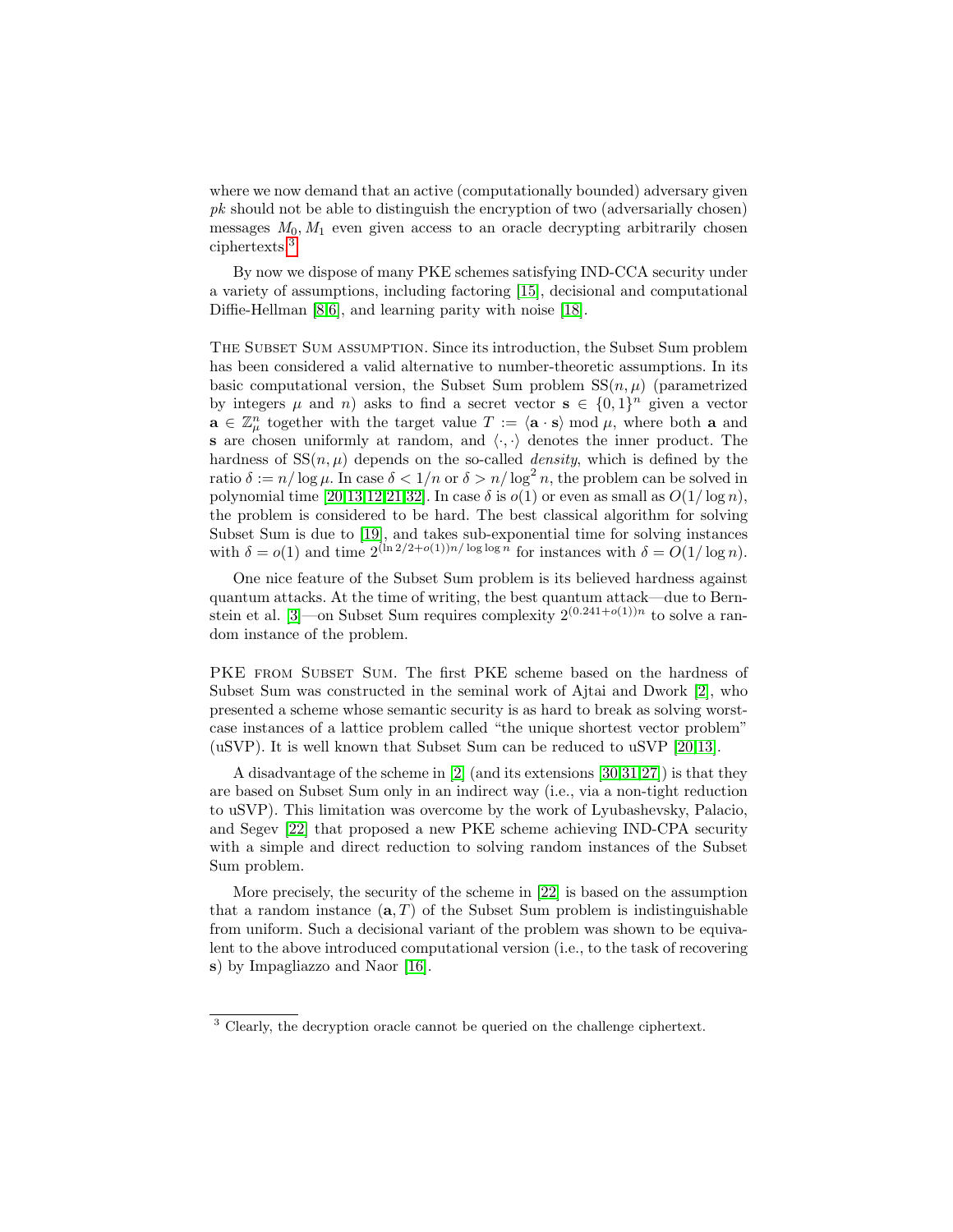#### 1.1 Our Contributions and Techniques

The work of [\[22\]](#page-10-14) left as an explicit open problem to construct a PKE scheme achieving IND-CCA security with a direct reduction to the hardness of Subset Sum.

CONTRIBUTIONS. In this paper we present a new PKE scheme resolving the above open problem. Previous to our work, the only known PKE schemes with IND-CCA security from Subset Sum were the ones based on uSVP [\[27,](#page-10-13)[28\]](#page-10-16) (which are not directly based on the hardness of Subset Sum). An additional advantage of our scheme is that it can be used to encrypt an arbitrary polynomial number of bits; this stands in sharp contrast with the scheme of [\[22\]](#page-10-14), whose concrete security starts to decrease when encrypting messages of length longer than  $n \log n$  (where  $n$  is, as usual, the Subset Sum dimension).<sup>[4](#page-2-0)</sup> The theorem below summarizes our main result.

<span id="page-2-2"></span>Theorem 1 (Main result, informal). For  $q = \Theta(n^2 \log^6 n)$  there exists a PKE scheme with IND-CCA security based on the hardness of  $SS(n, 2^{n \log n})$ .

Techniques. Our scheme (as the one of [\[22\]](#page-10-14)) is based on the decisional variant of  $SS(n, q^m)$ , where q is a small integer and m is an integer. The main observation (also made in [\[22\]](#page-10-14)) is that, in case  $\mu = q^m$ , the target value  $T := \langle \mathbf{a} \cdot \mathbf{s} \rangle \bmod q^m$ written in base q is equal to  $\mathbf{A}\mathbf{s} + e(\mathbf{A}, \mathbf{s})$  where  $\mathbf{A} \in \mathbb{Z}_q^{m \times n}$  is a matrix whose *i*-th column corresponds to the *i*-th element of vector **a** written in base  $q$ , and  $e(\mathbf{A}, \mathbf{s})$  is a vector in  $\mathbb{Z}_q^m$  (function of **A** and **s**) which corresponds to the carries when performing "grade-school" addition. This particular structure resembles the structure of an instance of the learning with errors (LWE) problem [\[31\]](#page-11-1), with the important difference that the noise term is "deterministic" and, in fact, completely determined by the matrix A and the vector s.

We use the above similarity between LWE and Subset Sum to construct our new PKE scheme, using a trapdoor technique due to Micciancio and Peikert [\[24\]](#page-10-17). Essentially our scheme relies on a tag-based trapdoor function, where the trapdoor is associated with a hidden tag. Whenever the function is evaluated w.r.t. the hidden tag, the trapdoor disappears and the function is hard to invert; for all other tags the function can be inverted efficiently given the trapdoor. Using the leftover hash lemma, one can switch the hidden tag without the adversary noticing.

The above technique allows us to prove that our PKE scheme achieves a weaker (tag-based) CCA notion. This means that each ciphertext is associated with a tag  $\tau$ , and in the security game the adversary has to commit in advance to the tag  $\tau^*$  which will be associated with the challenge ciphertext.<sup>[5](#page-2-1)</sup> In the security proof we first switch the tag associated with the hidden trapdoor with the challenge tag (using the trapdoor technique outlined above). Now, the simulator

<span id="page-2-0"></span><sup>&</sup>lt;sup>4</sup> In particular, for message length  $n^2$  the scheme of [\[22\]](#page-10-14) can be broken in polynomial time.

<span id="page-2-1"></span><sup>&</sup>lt;sup>5</sup> Decryption queries for the challenge tag  $\tau^*$  are disallowed.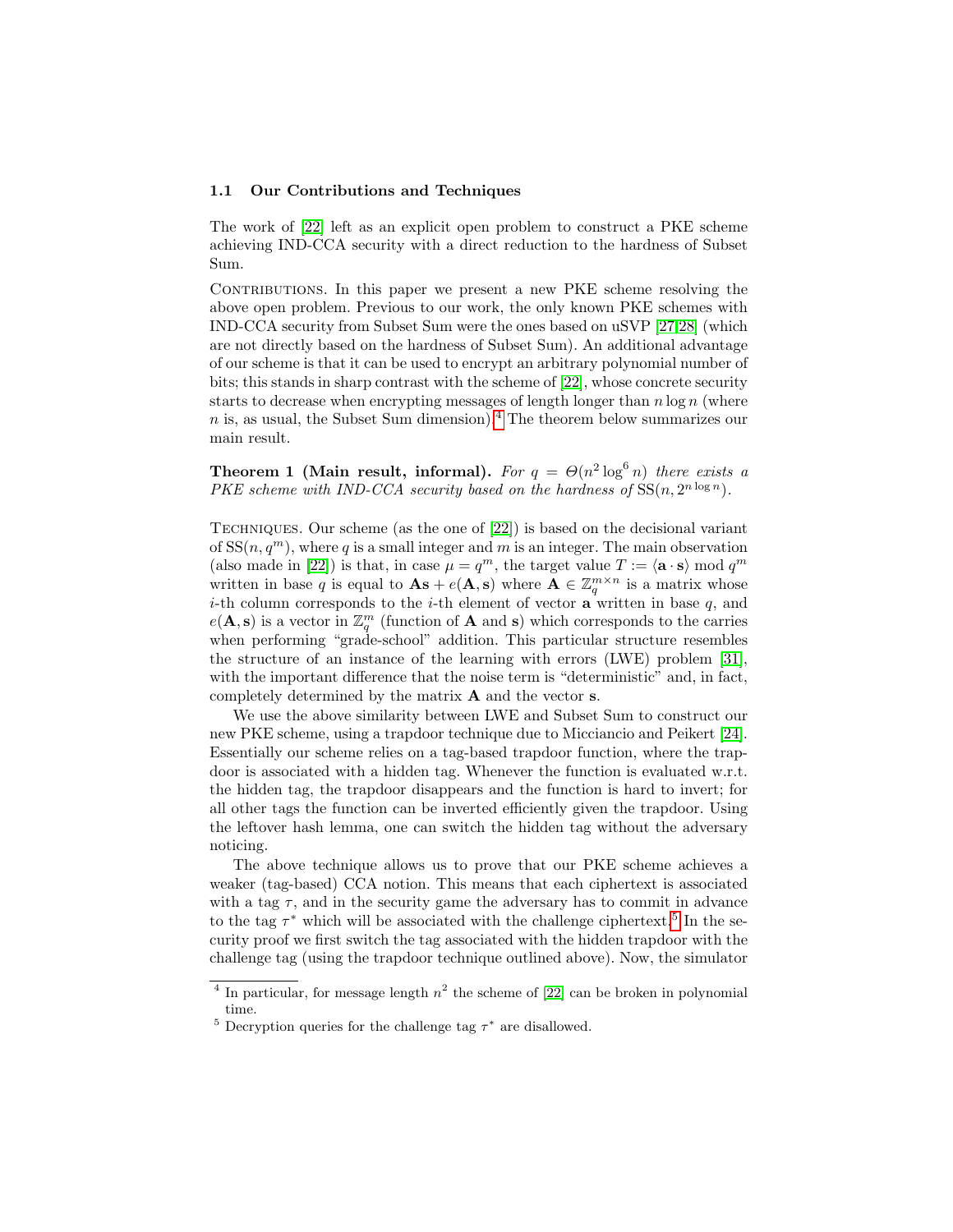is not able to decrypt a message related to the challenge tag which allows us to argue about indistinguishability of the PKE scheme.

It is well known that the above weak tag-based CCA notion can be generically enhanced to full-fledged IND-CCA security using a one-time signature scheme [\[17\]](#page-10-18). This allows us to conclude Theorem [1.](#page-2-2)

EFFICIENCY. Let  $\ell$  be the length of the messages to be encrypted, and denote by  $n, q$  and  $m$  the parameters of the Subset Sum problem. The secret key of our PKE scheme consists of a binary matrix of dimension  $n \times m$ ; the public key consists of 3 matrices of elements in  $\mathbb{Z}_q$ , with dimensions (respectively)  $m \times n$ ,  $n \times n$ , and  $\ell \times n$ . A ciphertext consists of 3 vectors of elements in  $\mathbb{Z}_q$ , with dimensions (respectively)  $m$ ,  $n$ , and  $\ell$ .

### 1.2 Related Work

Pioneered by Merkle and Hellman [\[23\]](#page-10-19), the first construction of PKE schemes based on Subset Sum were based on instances of the problem with special structure. All these constructions have been subsequently broken. (See [\[26\]](#page-10-20) for a survey.)

In a seminal paper, Impagliazzo and Naor [\[16\]](#page-10-15) presented constructions of universal one-way hash functions, pseudorandom generators and bit commitment schemes based on the hardness of random instances of Subset Sum.

Besides constructing PKE schemes, [\[22\]](#page-10-14) additionally presents an oblivious transfer protocol with security against malicious senders and semi-honest receivers. The Subset Sum problem has also recently been used to solve the problem of outsourced pattern matching [\[11\]](#page-10-21) in the cloud setting.

### 2 Preliminaries

For two distributions D and D' over  $\Omega$ ,  $\mathcal{D}(x)$  is the probability assigned to  $x \in \Omega$ and  $\Delta[D, \mathcal{D}'] := \frac{1}{2} \sum_{x \in \Omega} |\mathcal{D}(x) - \mathcal{D}'(x)|$  is the statistical distance between  $\mathcal D$  and D'. We denote with  $x \leftarrow X$  that x is sampled according to the distribution X. If  $X$  is a set, then this denotes that  $x$  is sampled uniformly at random from  $X$ .  $\lfloor \cdot \rceil_2 : \mathbb{Z}_q \to \mathbb{Z}_2$  is the rounding function defined by  $\lfloor x \rceil_2 := \lfloor x \cdot \frac{2}{q} \rceil$ .

Vectors and matrices are denoted in boldface. For two vectors  $\mathbf{u}, \mathbf{v}$ , with  $\mathbf{u} = (u_1, \ldots, u_n)$  and  $\mathbf{v} = (v_1, \ldots, v_n)$ , the inner product between **u** and **v** is defined as  $\langle \mathbf{u}, \mathbf{v} \rangle := \sum_{i=1}^n u_i \cdot v_i$ . We represent elements in  $\mathbb{Z}_q$  by integers in the range  $[-(q-1)/2; (q-1)/2]$ . For an element  $v \in \mathbb{Z}_q$ , its length, denoted by  $|v|$  is the absolute value of its representative in the range  $[-(q-1)/2; (q-1)/2]$ . For a vector  $\mathbf{v} = (v_1, \ldots, v_n) \in \mathbb{Z}_q^n$ , we define  $\|\mathbf{v}\|_{\infty} := \max_{1 \leq i \leq n} |v_i|$ .

We say that a function  $\nu$  is negligible in the security parameter n, if it is asymptotically smaller than the inverse of any polynomial in n, i.e.  $\nu(n)$  $n^{-\omega(1)}$ . An algorithm A is probabilistic polynomial-time (PPT) if A is randomized, and for any input  $x, r \in \{0,1\}^*$  the computation of  $A(x; r)$  (i.e., A with input x and random coins r) terminates in at most poly $(|x|)$  steps.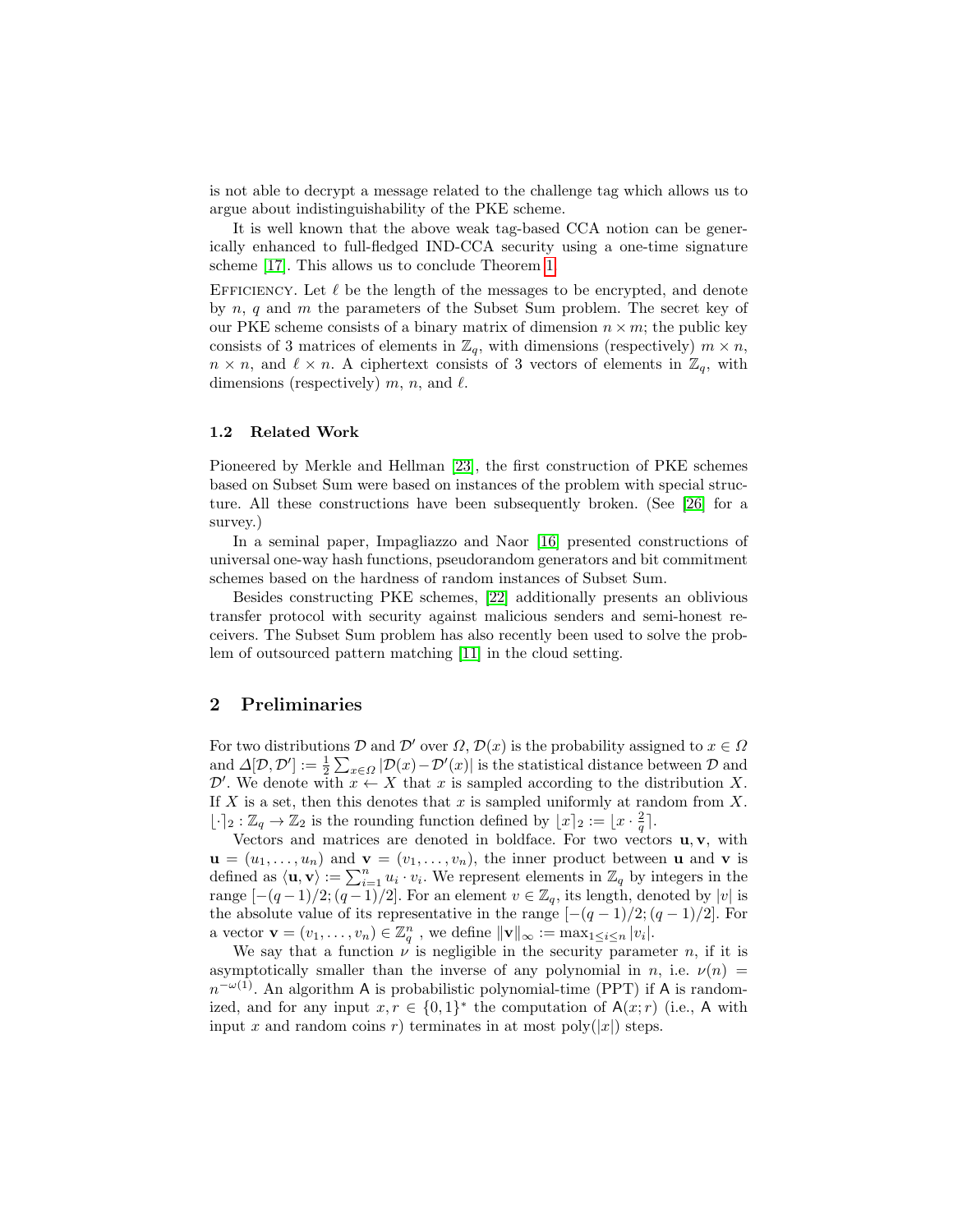#### 2.1 Subset Sum

Traditionally a Subset Sum  $SS(n, \mu)$  instance is defined as  $\mathbf{a} := (a_1, \dots, a_n)$  and a target  $T := \langle \mathbf{a}, \mathbf{s} \rangle \bmod \mu$ , where the goal is to recover  $\mathbf{s} \in \{0, 1\}^n$ . For a modulus  $\mu = q^m$ , Lyubashevsky, Palacio, and Segev [\[22\]](#page-10-14) gave an alternative description which shows its similarities with the LWE problem more clearly. First they define matrix  $\mathbf{A} \in \mathbb{Z}_q^{m \times n}$ , where  $a_{j,i} := \left\lfloor \frac{a_i}{q^{j-1}} \right\rfloor \mod q$ . Thus,

$$
\mathbf{A} \odot \mathbf{s} := \sum_{i=1}^{n} s_i \cdot \left( \sum_{j=1}^{m} a_{j,i} q^{j-1} \right) \bmod q^m = \sum_{i=1}^{n} s_i \cdot a_i \bmod q^m = \langle \mathbf{a}, \mathbf{s} \rangle \bmod q^m
$$

where  $\mathbf{s} \in \{0,1\}^n$ . Notice that when **As** is the matrix vector multiplication modq, then  $\mathbf{A} \odot \mathbf{s} = \mathbf{A}\mathbf{s} + e(\mathbf{A}, \mathbf{s}) \bmod q \in \mathbb{Z}_q^m$ . Here  $e(\mathbf{A}, \mathbf{s})_1 := 0$ , and for  $1 < j \leq m$  the j-th component of  $e(\mathbf{A}, \mathbf{s})$  is given by

$$
e(\mathbf{A}, \mathbf{s})_j := \left\lfloor \frac{\sum_{i=1}^n s_i a_{j-1,i}}{q} \right\rfloor + c_j \mod q,
$$

for carry  $c_j$  which is recursively defined by  $c_2 := 0$  and

$$
c_j := \left\lfloor \frac{\left(\sum_{i=1}^n s_i a_{j-1,i}\right) \bmod q + e(\mathbf{A}, \mathbf{s})_{j-1}}{q} \right\rfloor \mod q.
$$

Since  $c_i$  is small, and moreover it is the only part of  $e(\mathbf{A}, s)_i$  which depends on  $e(\mathbf{A}, \mathbf{s})_{j-1}$ , one has that  $e(\mathbf{A}, \mathbf{s})_j - c_j$  is bound by the Hoeffding bound. This implies an overall bound on  $e(\mathbf{A}, \mathbf{s})_i$ :

**Lemma 1** ([\[22\]](#page-10-14) Lemma 3.3). For any  $n, m \in \mathbb{N}$  and  $\mathbf{s} \in \{0, 1\}^n$ , there exists a negligible function  $\nu : \mathbb{N} \to [0,1]$  such that

$$
\Pr_{\mathbf{A}\leftarrow \mathbb{Z}_q^m \times n} [\|e(\mathbf{A}, \mathbf{s})\|_{\infty} \ge \sqrt{n} \log n] \le \nu(n).
$$

The main difference between Subset Sum and LWE is that error term  $e(\mathbf{A}, \mathbf{s})$ is uniquely determined given  $A$  and  $s$  where as in case of LWE, error  $e$  is sampled from a discrete Gaussian distribution independent of A, s.

THE SUBSET SUM ASSUMPTION. A  $SS(n, q^m)$  instance has the following distribution:

$$
\mathcal{D}_{\mathrm{SS}(n,q^m)} := \{ (\mathbf{A}, \mathbf{A} \odot \mathbf{s}) \mid \mathbf{A} \leftarrow \mathbb{Z}_q^{m \times n}, \mathbf{s} \leftarrow \{0,1\}^n \}.
$$

The challenge is to distinguish  $\mathcal{D}_{SS(n,q^m)}$  from a uniform  $(\mathbf{A}, \mathbf{b}) \in \mathbb{Z}_q^{m \times n} \times \mathbb{Z}_q^m$ . The advantage of an algorithm A in breaking the  $SS(n, q^m)$  assumption is

$$
\mathbf{Adv}_{\mathrm{SS}(n,q^m)}(\mathsf{A}) = |\Pr[\mathsf{A}(\mathbf{A}, \mathbf{b}) = 1] - \Pr[\mathsf{A}(\mathbf{A}', \mathbf{b}') = 1]|,
$$

where  $(A, b) \leftarrow \mathcal{D}_{SS(n,q^m)}$  and  $(A', b') \leftarrow \mathbb{Z}_q^{m \times n} \times \mathbb{Z}_q^m$ . It was shown by Impagliazzo and Naor [\[16\]](#page-10-15) that this decisional version of Subset Sum is as hard as recovering the hidden vector s.

<span id="page-4-0"></span>RE-RANDOMIZING SUBSET SUM. We use a technique introduced by Lyubashevsky [\[21\]](#page-10-10) allowing to re-randomize a Subset Sum sample. This technique is based on the leftover hash lemma: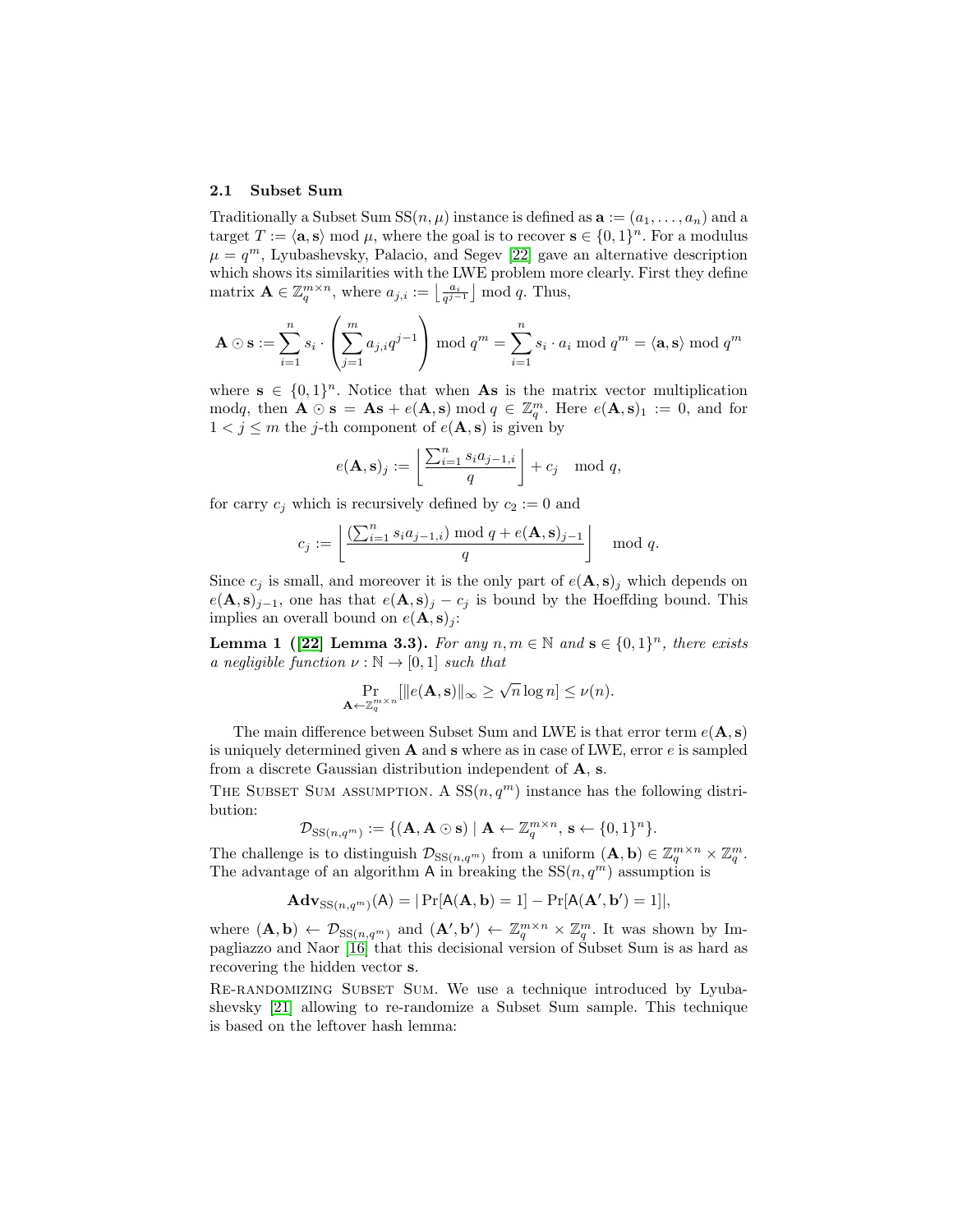**Lemma 2 (Leftover hash lemma).** For  $2m \geq n + 1 + \omega(\log n + 1)/\log q$ and polynomial  $\ell$ , there exists a negligible function  $\nu : \mathbb{N} \to [0,1]$  such that the statistical distance

$$
\Delta[(\mathbf{A}, \mathbf{R}\mathbf{A}, \mathbf{a}, \mathbf{R}\mathbf{a}), (\mathbf{A}, \mathbf{C}, \mathbf{a}, \mathbf{c})] \le \nu(n),
$$

 $\text{for } \mathbf{A} \leftarrow \mathbb{Z}_q^{m \times n}, \ \mathbf{R} \leftarrow [-\sqrt{q}/2, \sqrt{q}/2]^{\ell \times m}, \ \mathbf{a} \leftarrow \mathbb{Z}_q^n, \ \mathbf{C} \leftarrow \mathbb{Z}_q^{\ell \times n}, \ \mathbf{c} \leftarrow \mathbb{Z}_q^\ell.$ 

A Subset Sum sample  $(A, b) \leftarrow \mathcal{D}_{SS(n,q^m)}$  can now be re-randomized to (RA, Rb) where RA is statistically close to uniform given A, b and Rb. Note that  $(\mathbf{RA}, \mathbf{Rb})$  is not  $SS(n, q^m)$ -distributed anymore.

Given this re-randomization technique, we are able to construct a tag-based trapdoor function [\[24\]](#page-10-17) and a PKE scheme whose hardness is independent of the amount of simultaneously encrypted bits. Of major significance is the fact that, after re-randomization, the noise is still bounded:

**Lemma 3 ([\[22\]](#page-10-14) Lemma 3.4).** For any  $n, m \in \mathbb{N}$ ,  $\mathbf{s} \in \{0, 1\}^n$  and  $\mathbf{r} \in [-\sqrt{q}/2, \sqrt{q}/2]^m$ , there exists a negligible function  $\nu : \mathbb{N} \to [0, 1]$  such that

<span id="page-5-0"></span>
$$
\Pr_{\mathbf{A}\leftarrow \mathbb{Z}_q^{m\times n}}[\mathbf{r}\cdot e(\mathbf{A}, \mathbf{s}) \geq \sqrt{qnm}\log^2 n + \sqrt{q}m] \leq \nu(n).
$$

This bound will be crucial to show the correctness of our proposed PKE.

#### 2.2 Tag-Based Encryption

The main motivation behind the concept of tag-based encryption (TBE) comes from the fact that it is possible to transform an identity-based encryption scheme into an IND-CCA secure PKE scheme [\[5,](#page-9-2)[4\]](#page-9-3). Kiltz [\[17\]](#page-10-18) showed that these transformations already work starting from TBE.

A TBE scheme with tag-space  $\mathcal{T}$ , message-space  $\mathcal{M}$ , and security parameter  $n$ , consists of the following three PPT algorithms TBE = (Gen, Enc, Dec).

Gen( $1^n$ ): Outputs a secret key sk and a public key pk. Enc( $pk, \tau, M$ ): Outputs a ciphertext C for  $M \in \mathcal{M}$ , and tag  $\tau \in \mathcal{T}$ .  $Dec(sk, \tau, C)$ : Outputs the decrypted message M of ciphertext C with respect to tag  $\tau \in \mathcal{T}$ , or an invalid symbol  $\bot$ .

For correctness, we require that for any  $\tau$ , M and  $(sk, pk) \leftarrow$  Gen $(1^n)$ :

$$
Dec(sk, \tau, Enc(pk, \tau, M)) = M
$$

holds with overwhelming probability. As for security, we define the following selective-tag weak CCA game  $G<sub>TBE</sub>$  [\[17\]](#page-10-18):

- 1. Adversary A picks a tag  $\tau^* \in \mathcal{T}$ .
- 2. Run  $(sk, pk) \leftarrow$  Gen(1<sup>n</sup>). Adversary A receives public key pk and gets permanent access to an oracle which outputs  $\mathsf{Dec}(sk, \tau, C)$  upon input requests of the form QueryDec( $C, \tau$ ) for all  $\tau \neq \tau^*$ , and  $\bot$  otherwise.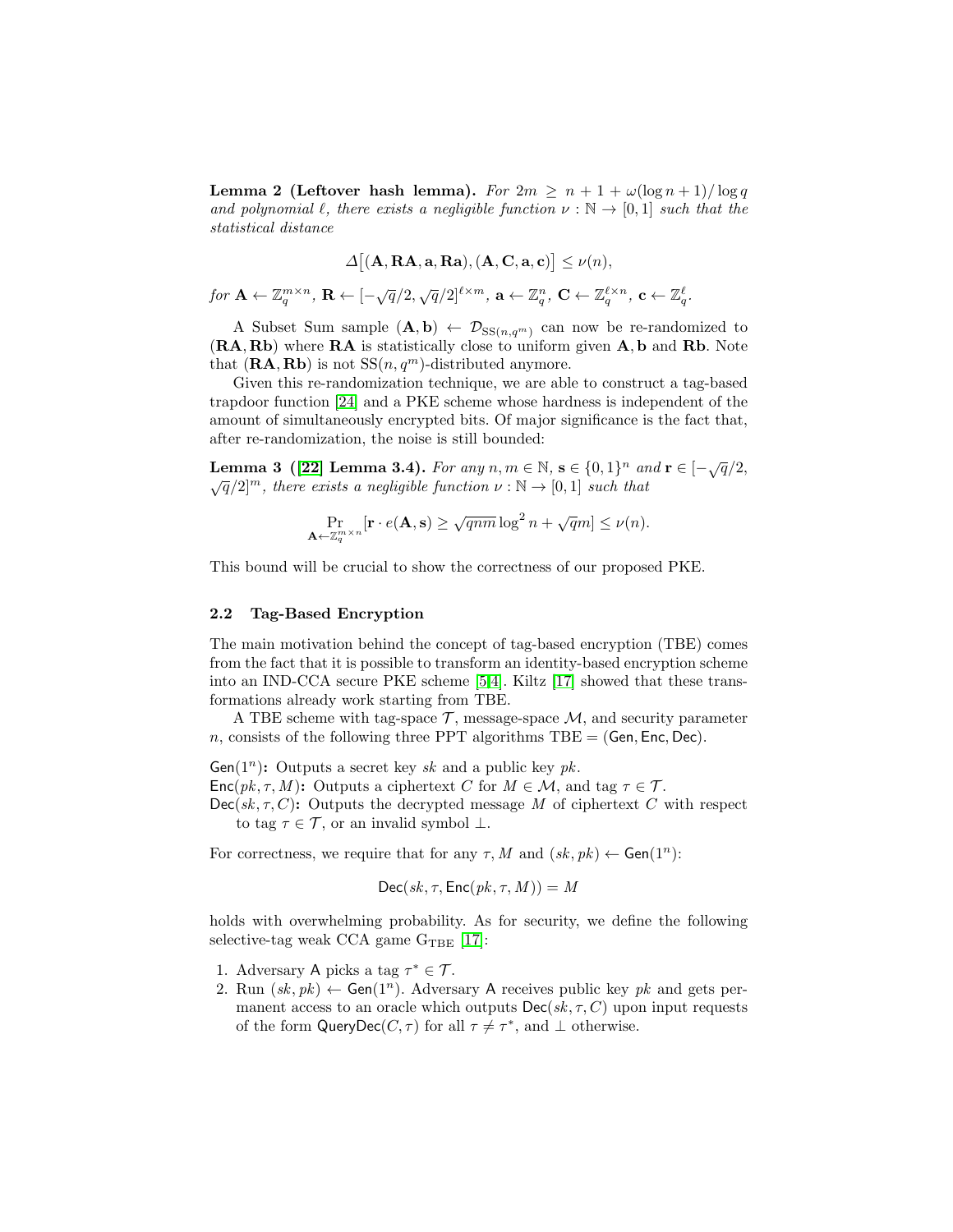- 3. A chooses  $M_0$  and  $M_1$  from M and receives  $C \leftarrow \mathsf{Enc}(pk, \tau^*, M_u)$  for  $u \leftarrow$  $\{0,1\}.$
- 4. Finally A outputs u' and  $G_{\text{TBE}}$  outputs 1 iff  $u' = u$ .

The advantage of an adversary  $A$  in game  $G_{\rm TBE}$  is defined as

$$
\mathbf{Adv}_{\mathrm{TBE}}(\mathsf{A}) := \left| \Pr[\mathrm{G}_{\mathrm{TBE}}(\mathsf{A}) = 1] - \frac{1}{2} \right|,
$$

and a TBE scheme is called secure against selective-tag weak CCA adversaries, if for all PPT A there exists a negligible function  $\nu : \mathbb{N} \to [0,1]$  such that  $\mathbf{Adv}_{\mathrm{TBE}}(\mathsf{A}) \leq \nu(n).$ 

Given an exponential tag-space, there is a transformation from a TBE scheme satisfying the above notion to an IND-CCA secure PKE; the transformation requires a one-time signature scheme or a message authentication code plus a commitment [\[17\]](#page-10-18).

We embed the tags in our proposed TBE using a full-rank differences (FRD) encoding H [\[7,](#page-10-22)[1\]](#page-9-4). This means that  $\mathcal{H} : \mathbb{Z}_2^n \to \mathbb{Z}_2^{n \times n}, \tau \mapsto \mathbf{H}_{\tau}$  and  $\forall \tau \neq \tau' \in \mathbb{Z}_2^n$  $\mathbf{H}_{\tau} - \mathbf{H}_{\tau'}$  has full rank.

### 3 A Subset Sum Based TBE

For security parameter *n*, let  $q = \Theta(n^2 \log^6 n)$ , 2 | *q*, and  $m = \Theta(n)$  for appropriate constant factors. The following three algorithms describe our TBE = (Gen, Enc, Dec) based on  $SS(n, q^m)$  with tag space  $\mathcal{T} := \mathbb{Z}_2^n \setminus \{0\}$  (where 0 is the all-zero vector of length *n*) and message space  $\mathcal{M} := \{0, 1\}^{\ell}$ .

Gen(1<sup>n</sup>): Sample  $\mathbf{R} \leftarrow \{0, 1\}^{n \times m}$  and  $\mathbf{A} \leftarrow \mathbb{Z}_q^{m \times n}$ ,  $\mathbf{C} \leftarrow \mathbb{Z}_q^{\ell \times n}$ . Define  $\mathbf{B} := \mathbf{R} \mathbf{A}$ . The private and public key are defined as

$$
sk := \mathbf{R}, \quad pk := (\mathbf{A}, \mathbf{B}, \mathbf{C}) \in \mathbb{Z}_q^{m \times n} \times \mathbb{Z}_q^{n \times n} \times \mathbb{Z}_q^{\ell \times n}.
$$

Enc $(pk, \tau, M)$ : Pick  $\mathbf{R}' \leftarrow [-\sqrt{q}/2, \sqrt{q}/2]^{n \times m}$ ,  $\mathbf{R}'' \leftarrow [-\sqrt{q}/2, \sqrt{q}/2]^{\ell \times m}$ , s  $\{0,1\}^n$  and define

$$
\begin{aligned}\n\mathbf{c}_0 &:= \mathbf{A}\mathbf{s} + e(\mathbf{A}, \mathbf{s}) & \in \mathbb{Z}_q^m \\
\mathbf{c}_1 &:= \left(\mathbf{B} + \frac{q}{2} \cdot \mathbf{H}_\tau\right) \mathbf{s} + \mathbf{R}' \cdot e(\mathbf{A}, \mathbf{s}) & \in \mathbb{Z}_q^n \\
\mathbf{c}_2 &:= \mathbf{C}\mathbf{s} + \mathbf{R}'' \cdot e(\mathbf{A}, \mathbf{s}) + \frac{q}{2} \cdot M & \in \mathbb{Z}_q^\ell\n\end{aligned}
$$

where  $H_{\tau}$  is the matrix representation of  $\tau$ .  $Dec(sk, \tau, C)$ : Compute

$$
\hat{\mathbf{s}} := \left\lfloor \left( \mathbf{R} \; \mathbf{I} \right) \cdot \begin{pmatrix} -\mathbf{c}_0 \\ \mathbf{c}_1 \end{pmatrix} \right\rceil_2.
$$

and  $\mathbf{s} = \mathbf{H}_{\tau}^{-1}\hat{\mathbf{s}}$ . If  $\mathbf{c}_0 \neq \mathbf{A} \odot \mathbf{s}$  or  $\|\mathbf{c}_1 - \left(\mathbf{B} + \frac{q}{2} \cdot \mathbf{H}_{\tau}\right) \mathbf{s}\|_{\infty} \geq \frac{q}{4}$  output  $\perp$ . Otherwise output message  $M = [\mathbf{c}_2 - \mathbf{Cs}]_2$ .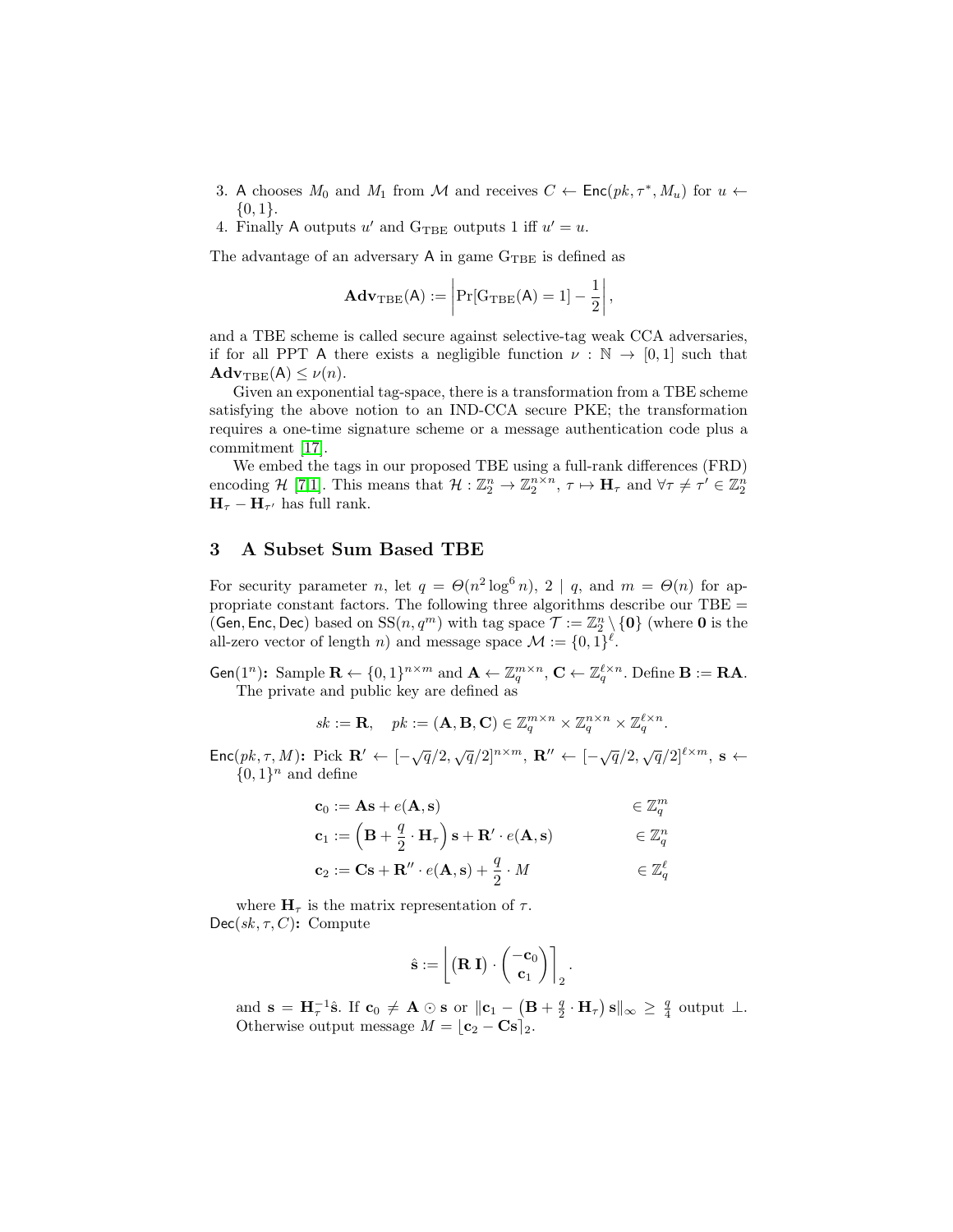#### 3.1 Correctness

The correctness of the scheme follows basically from the bounds on the noise of re-randomized Subset Sum instances. Given these bounds, the noise will be smaller than  $q/4$  such that it will be rounded away by the rounding function  $|\cdot|_2.$ 

<span id="page-7-0"></span>**Theorem 2 (Correctness).** Let  $q = O(n^2 \log^6 n)$ ,  $2 \mid q, m = O(n)$ , and  $\ell \in$  $O(n^c)$  for some constant c. Then for any  $\tau \in \mathbb{Z}_2^n$ ,  $M \in \{0,1\}^{\ell}$ , there exists a negligible function  $\nu : \mathbb{N} \to [0,1]$  such that

$$
\Pr_{(sk,pk) \leftarrow \mathsf{Gen}(1^n)}[\mathsf{Dec}(sk,\tau,\mathsf{Enc}(pk,\tau,M)) \neq M] \leq \nu(n).
$$

*Proof.* Given a ciphertext  $C = (\mathbf{c}_0, \mathbf{c}_1, \mathbf{c}_2)$ , in case Dec successfully reconstruct s, the decryption algorithm computes

$$
\lfloor \mathbf{c}_2 - \mathbf{C} \mathbf{s} \rceil_2 = \left\lfloor \mathbf{R}'' \cdot e(\mathbf{A}, \mathbf{s}) + \frac{q}{2} \cdot M \right\rceil_2 = \lfloor \mathbf{R}'' \cdot e(\mathbf{A}, \mathbf{s}) \rceil_2 + M.
$$

By Lemma [3,](#page-5-0)  $\|\mathbf{R}'' \cdot e(\mathbf{A}, \mathbf{s})\|_{\infty} \leq \sqrt{qnm} \log^2 n + \sqrt{q}m < q/4$  with overwhelming probability over  $\mathbf{A} \leftarrow \mathbb{Z}_q^{m \times n}$  (for appropriately chosen constants). Hence  $\mathbf{R}^n$ .  $e(\mathbf{A}, \mathbf{s})|_2 = \mathbf{0}$  and Dec outputs M.

For the same reason  $[(\mathbf{R}' - \mathbf{R}) \cdot e(\mathbf{A}, \mathbf{s})]_2 = 0$  holds with overwhelming probability over  $\mathbf{A} \leftarrow \mathbb{Z}_q^{m \times n}$  (for appropriately chosen constants). Therefore Dec reconstructs

$$
\left[ \begin{pmatrix} \mathbf{R} \mathbf{I} \end{pmatrix} \cdot \begin{pmatrix} -\mathbf{c}_0 \\ \mathbf{c}_1 \end{pmatrix} \right]_2 = \left[ \frac{q}{2} \cdot \mathbf{H}_{\tau} \mathbf{s} + (\mathbf{R}' - \mathbf{R}) e(\mathbf{A}, \mathbf{s}) \right]_2 = \left[ \frac{q}{2} \cdot \mathbf{H}_{\tau} \mathbf{s} \right]_2
$$

.

The coordinates of  $\mathbf{H}_{\tau}$  are in  $\mathbb{Z}_2$ , and as 2 | q, we get  $\hat{\mathbf{s}} = \begin{bmatrix} \frac{q}{2} \cdot \mathbf{H}_{\tau} \mathbf{s} \mod q \end{bmatrix}_2$  $\mathbf{H}_{\tau}$ s mod 2. This results in the correct reconstruction of  $\mathbf{s} = \mathbf{H}_{\tau}^{-1} \hat{\mathbf{s}} = \mathbf{H}_{\tau}^{-1} \bar{\mathbf{H}}_{\tau} \mathbf{s}$ .

#### 3.2 Proof of Security

The intuition behind the security proof is that  $B = RA$  is statistically indistinguishable from  $\mathbf{B}' = \mathbf{R}\mathbf{A} - \frac{q}{2}\mathbf{H}_{\tau^*}$ . But when  $\mathbf{B}'$  is used as part of the public key, ciphertexts with tag  $\tau^*$  can not be decrypted using Dec anymore. During the proof, we will show that there are ciphertexts for  $\tau^*$  which are at least as hard to decrypt as solving  $SS(n, q^m)$ . Given any algorithm guessing the message encrypted in such a ciphertext and therefore breaking the security of TBE, there will be also an algorithm solving  $SS(n, q^m)$ .

**Theorem 3 (CCA Security).** Let  $q = \Theta(n^2 \log^6 n)$ ,  $2 \mid q$ , and  $m = \Theta(n)$ for appropriate constant factors. If the  $SS(n, q^m)$  assumption holds (which corresponds to density  $\delta \in O(1/\log n)$ , then the proposed TBE scheme is secure against selective-tag weak CCA adversaries. In particular, for every PPT algorithm A there exist a PPT algorithm D and a negligible function  $\nu : \mathbb{N} \to [0,1]$ such that:

$$
\mathbf{Adv}_{\mathrm{TBE}}(\mathsf{A}) \leq \mathbf{Adv}_{\mathrm{SS}(n,q^m)}(\mathsf{D}) + \nu(n).
$$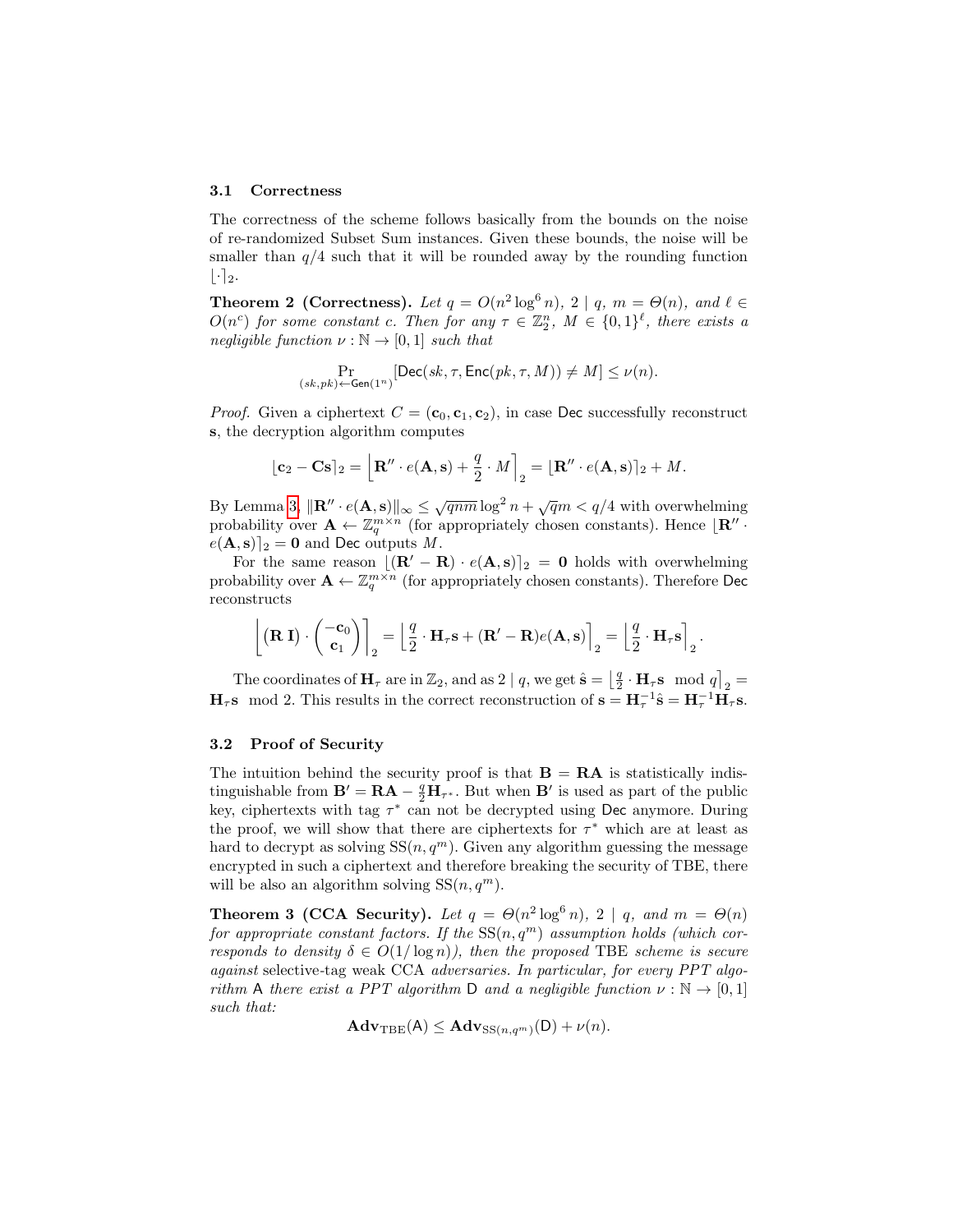*Proof.* We construct an algorithm D which will distinguish  $SS(n, q^m)$  from uniform invoking a successful adversary A in game  $G_{TBA}$ . If D receives a  $SS(n, q^m)$ instance  $D$  will simulate game  $G_{TBA}$  and a successful A will guess b correctly with probability  $\frac{1}{2} + \mathbf{Adv}_{\text{TBE}}(A) > \frac{1}{2} + \nu(n)$ . When D receives a uniform input, D will simulate a game in which the challenge ciphertext is independent of message  $M_u$ , and hence independent of u. Therefore guess u' of A will be correct (i.e.,  $u' = u$ ) with probability  $\frac{1}{2}$ .

In the following, we describe algorithm D interacting with A and afterwards we analyse its success probability.

- 1. D receives a  $SS(n, q^m)$  challenge  $(A, b)$  and invokes A which will send a tag  $\tau^*\in\mathcal{T}$ .
- 2. D samples  $\mathbf{R}' \leftarrow \left[ -\sqrt{q}/2, \sqrt{q}/2 \right]^{n \times m}$ ,  $\mathbf{R}'' \leftarrow \left[ -\sqrt{q}/2, \sqrt{q}/2 \right]^{l \times m}$  and sets  $pk = (\mathbf{A}, \mathbf{B} := \mathbf{R}'\mathbf{A} - \frac{q}{2}\mathbf{H}_{\tau^*}, \mathbf{C} := \mathbf{R}''\mathbf{A})$  which is by Lemma [2](#page-4-0) statistically close to the output distribution of public keys of Gen. The public key  $pk$  is given to A.

Thus, D uses R' to respond to QueryDec( $C, \tau$ ) queries as follows: If  $\tau = \tau^*$ output  $\bot$ . Otherwise D uses Dec( $\mathbf{R}', \tau, C$ ) to reconstruct:

$$
\hat{\mathbf{s}} := \left\lfloor \left( \mathbf{R}'\; \mathbf{I} \right) \cdot \begin{pmatrix} -\mathbf{c}_0 \\ \mathbf{c}_1 \end{pmatrix} \right\rceil_2.
$$

For a properly distributed  $C$ ,

$$
\hat{\mathbf{s}} = \left[ \begin{pmatrix} \frac{q}{2} \cdot \mathbf{H}_{\tau} - \frac{q}{2} \mathbf{H}_{\tau^*} & \text{mod } q \end{pmatrix} \mathbf{s} \right]_2
$$
  
= 
$$
\left[ \begin{pmatrix} \frac{q}{2} \cdot (\mathbf{H}_{\tau} - \mathbf{H}_{\tau^*} & \text{mod } 2) \end{pmatrix} \mathbf{s} \right]_2 = (\mathbf{H}_{\tau} - \mathbf{H}_{\tau^*}) \mathbf{s}.
$$

s is reconstructed by computing  $s = (H_\tau - H_{\tau^*})^{-1}\hat{s}$ . If  $c_0 \neq A \odot s$  or  $\|\mathbf{c}_1 - (\mathbf{B} + \frac{q}{2} \cdot \mathbf{H}_{\tau})\mathbf{s}\|_{\infty} \geq \frac{q}{4}$  output  $\perp$ . This ensures that the output of QueryDec( $C, \tau$ ) is independent of  $\mathbf{R}'$  conditioned on  $\mathbf{B} = \mathbf{R}'\mathbf{A} - \frac{q}{2}\mathbf{H}_{\tau^*}$  and  $C$  is a proper cipertext for randomness s. D follows now the description of  $\mathsf{Dec}(\mathbf{R}', \tau, C)$  such that by Theorem [2](#page-7-0) for all properly generated C and  $\tau \neq \tau^*$  QueryDec( $C, \tau$ ) outputs the correct message M.

- 3. A sends  $M_0$  and  $M_1$ . Now D samples  $u \leftarrow \{0, 1\}$ , sets  $C^* := (\mathbf{b}, \mathbf{R}'\mathbf{b}, \mathbf{R}''\mathbf{b} + \mathbf{R}'\mathbf{b}, \mathbf{R}''\mathbf{b})$  $\frac{q}{2}M_u$ , and sends  $C^*$  to A.
- 4. Finally A outputs u' and D outputs 1 iff  $u' = u$ .

When  $\mathbf{b} = \mathbf{A}\mathbf{s} + e(\mathbf{A}, \mathbf{s})$ , the challenge ciphertext  $C^*$  is a proper ciphertext for public key  $pk$  and randomness  $s$ :

$$
c_0 := \mathbf{b} = \mathbf{A}\mathbf{s} + e(\mathbf{A}, \mathbf{s})
$$
  
\n
$$
\mathbf{c}_1 := \mathbf{R}'\mathbf{b} = \mathbf{R}'\mathbf{A}\mathbf{s} + \mathbf{R}'e(\mathbf{A}, \mathbf{s}) = \left(\mathbf{B} + \frac{q}{2} \cdot \mathbf{H}_{\tau}\right)\mathbf{s} + \mathbf{R}'e(\mathbf{A}, \mathbf{s})
$$
  
\n
$$
\mathbf{c}_2 := \mathbf{R}''\mathbf{b} + \frac{q}{2}M_u = \mathbf{R}''\mathbf{A}\mathbf{s} + \mathbf{R}''e(\mathbf{A}, \mathbf{s}) + \frac{q}{2}M_u = \mathbf{C}\mathbf{s} + \mathbf{R}''e(\mathbf{A}, \mathbf{s}) + \frac{q}{2}M_u.
$$

Note that, by Lemma [2,](#page-4-0) there is enough entropy in  $\mathbf{R}', \mathbf{R}''$  such that  $\mathbf{B}, \mathbf{R}'e(\mathbf{A}, \mathbf{s})$ and C,  $\mathbf{R}^{\prime\prime}e(\mathbf{A}, \mathbf{s})$  are independent. In this case B outputs 1 with roughly probability  $\frac{1}{2} + \mathbf{Adv}_{\text{TBE}}(A)$ .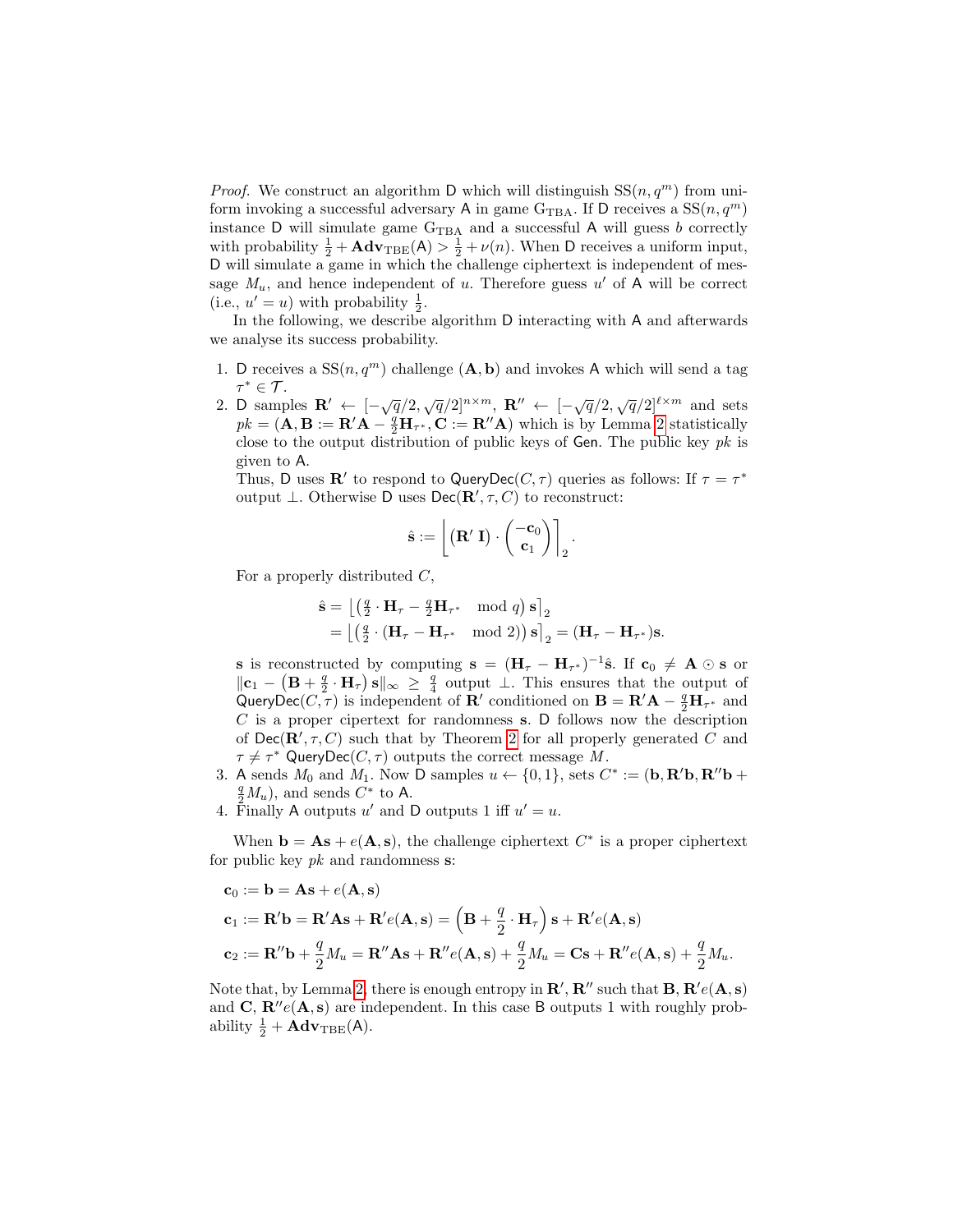In the other case, i.e. when  $\mathbf{A}, \mathbf{b} \leftarrow \mathbb{Z}_q^{m \times n} \times \mathbb{Z}_q^m$ , we know that  $\mathbf{c}_2 := \mathbf{R}'' \mathbf{b} + \mathbf{B}'' \mathbf{c}$  $\frac{q}{2}M_u$  is uniform and independent of **A**,  $\mathbf{C}^*$ ,  $\mathbf{c}_0$  and  $\mathbf{c}_1$  by Lemma [2.](#page-4-0) Therefore  $C^*$ is independent of u and for any output  $u'$  of A:

$$
\Pr_{u \leftarrow \{0,1\}}[u = u'] = \frac{1}{2}.
$$

Summing up, D outputs 1 for a  $SS(n, q^m)$  instance with roughly probability  $\frac{1}{2} + \mathbf{Adv}_{\text{TBE}}(\mathsf{A})$ , and it outputs 1 otherwise with probability  $\frac{1}{2}$ . This implies

$$
\mathbf{Adv}_{\mathrm{SS}(n,q^m)}(\mathsf{D}) = \mathbf{Adv}_{\mathrm{TBE}}(\mathsf{A}) - \nu(n),
$$

for a negligible function  $\nu$ , concluding the proof.

## 4 Conclusions and Open Problems

We presented a construction of a new PKE scheme with a simple and direct security proof based on the hardness of random instances of the Subset Sum problem. Our scheme achieves IND-CCA security and its concrete security does not depend on the length of the messages being encrypted. This resolves the main open problems from the previous work by Lyubashevsky, Palacio, and Segev [\[22\]](#page-10-14).

Similarly to one of the constructions in [\[22\]](#page-10-14), it is not hard to see that actually our PKE scheme achieves the stronger notion of IND-CCA security against non-adaptive leakage attacks.<sup>[6](#page-9-5)</sup> We leave it as an open problem to construct a PKE scheme with IND-CCA security against fully adaptive leakage attacks. An approach towards answering this question would be to construct a hash proof system [\[9\]](#page-10-23) based on Subset Sum, as this would directly yield a leakage-resilient IND-CCA secure PKE [\[25\]](#page-10-24).

It would also be interesting to construct PKE schemes with additional properties (always based on Subset Sum), such as circular security, key-dependent message security, and security against related-key attacks.

### References

- <span id="page-9-4"></span>1. Agrawal, S., Boneh, D., Boyen, X.: Efficient lattice (H)IBE in the standard model. In: EUROCRYPT. pp. 553–572 (2010)
- <span id="page-9-1"></span>2. Ajtai, M., Dwork, C.: A public-key cryptosystem with worst-case/average-case equivalence. In: ACM STOC. pp. 284–293 (1997)
- <span id="page-9-0"></span>3. Bernstein, D.J., Jeffery, S., Lange, T., Meurer, A.: Quantum algorithms for the subset-sum problem. In: PQCrypto. pp. 16–33 (2013)
- <span id="page-9-3"></span>4. Boneh, D., Canetti, R., Halevi, S., Katz, J.: Chosen-ciphertext security from identity-based encryption. SIAM J. Comput. 36(5), 1301–1328 (2007)
- <span id="page-9-2"></span>5. Canetti, R., Halevi, S., Katz, J.: Chosen-ciphertext security from identity-based encryption. In: EUROCRYPT. pp. 207–222 (2004)

<span id="page-9-5"></span> $^6$  Since the latter notion is a very weak form of leakage resilience, we preferred to not work out the details.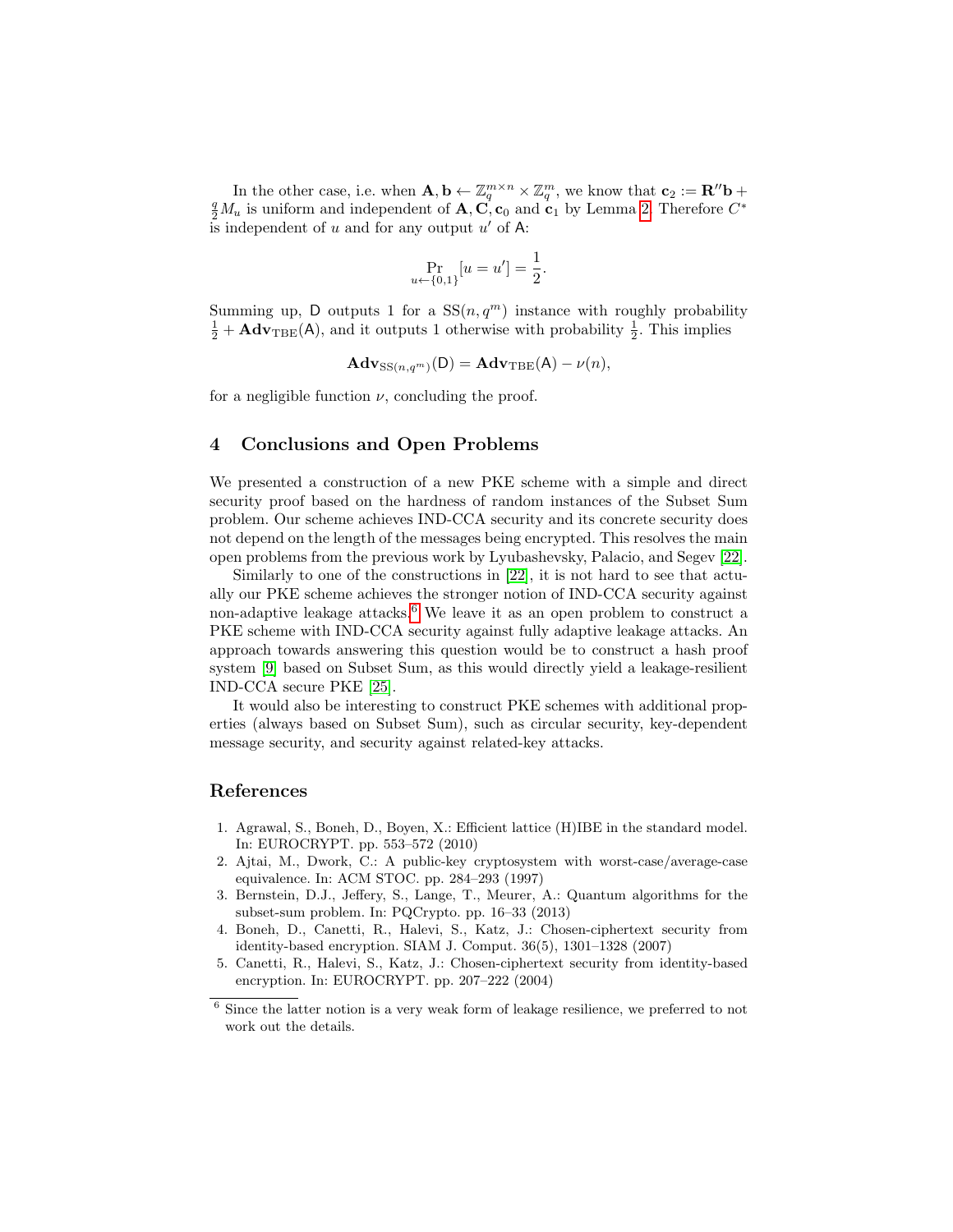- <span id="page-10-5"></span>6. Cash, D., Kiltz, E., Shoup, V.: The twin Diffie-Hellman problem and applications. J. Cryptology 22(4), 470–504 (2009)
- <span id="page-10-22"></span>7. Cramer, R., Damgård, I.: On the amortized complexity of zero-knowledge protocols. In: CRYPTO. pp. 177–191 (2009)
- <span id="page-10-4"></span>8. Cramer, R., Shoup, V.: A practical public key cryptosystem provably secure against adaptive chosen ciphertext attack. In: CRYPTO. pp. 13–25 (1998)
- <span id="page-10-23"></span>9. Cramer, R., Shoup, V.: Universal hash proofs and a paradigm for adaptive chosen ciphertext secure public-key encryption. In: EUROCRYPT. pp. 45–64 (2002)
- <span id="page-10-0"></span>10. Diffie, W., Hellman, M.E.: New directions in cryptography. IEEE Transactions on Information Theory 22(6), 644–654 (1976)
- <span id="page-10-21"></span>11. Faust, S., Hazay, C., Venturi, D.: Outsourced pattern matching. In: ICALP. pp. 545–556 (2013)
- <span id="page-10-9"></span>12. Flaxman, A., Przydatek, B.: Solving medium-density subset sum problems in expected polynomial time. In: STACS. pp. 305–314 (2005)
- <span id="page-10-8"></span>13. Frieze, A.M.: On the Lagarias-Odlyzko algorithm for the subset sum problem. SIAM J. Comput. 15(2), 536–539 (1986)
- <span id="page-10-1"></span>14. Goldwasser, S., Micali, S.: Probabilistic encryption. J. Comput. Syst. Sci. 28(2), 270–299 (1984)
- <span id="page-10-3"></span>15. Hofheinz, D., Kiltz, E., Shoup, V.: Practical chosen ciphertext secure encryption from factoring. J. Cryptology 26(1), 102–118 (2013)
- <span id="page-10-15"></span>16. Impagliazzo, R., Naor, M.: Efficient cryptographic schemes provably as secure as subset sum. J. Cryptology 9(4), 199–216 (1996)
- <span id="page-10-18"></span>17. Kiltz, E.: Chosen-ciphertext security from tag-based encryption. In: TCC. pp. 581– 600 (2006)
- <span id="page-10-6"></span>18. Kiltz, E., Masny, D., Pietrzak, K.: Simple chosen-ciphertext security from low-noise LPN. In: PKC. pp. 1–18 (2014)
- <span id="page-10-11"></span>19. Kirchner, P., Fouque, P.: An improved BKW algorithm for LWE with applications to cryptography and lattices. In: CRYPTO. pp. 43–62 (2015)
- <span id="page-10-7"></span>20. Lagarias, J.C., Odlyzko, A.M.: Solving low-density subset sum problems. J. ACM 32(1), 229–246 (1985)
- <span id="page-10-10"></span>21. Lyubashevsky, V.: The parity problem in the presence of noise, decoding random linear codes, and the subset sum problem. In: APPROX. pp. 378–389 (2005)
- <span id="page-10-14"></span>22. Lyubashevsky, V., Palacio, A., Segev, G.: Public-key cryptographic primitives provably as secure as subset sum. In: TCC. pp. 382–400 (2010)
- <span id="page-10-19"></span>23. Merkle, R.C., Hellman, M.E.: Hiding information and signatures in trapdoor knapsacks. IEEE Transactions on Information Theory 24(5), 525–530 (1978)
- <span id="page-10-17"></span>24. Micciancio, D., Peikert, C.: Trapdoors for lattices: Simpler, tighter, faster, smaller. In: EUROCRYPT. pp. 700–718 (2012)
- <span id="page-10-24"></span>25. Naor, M., Segev, G.: Public-key cryptosystems resilient to key leakage. SIAM J. Comput. 41(4), 772–814 (2012)
- <span id="page-10-20"></span>26. Odlyzko, A.M.: The rise and fall of knapsack cryptosystems. In: Symposia of Applied Mathematics. pp. 75–88 (1990)
- <span id="page-10-13"></span>27. Peikert, C.: Public-key cryptosystems from the worst-case shortest vector problem. In: ACM STOC. pp. 333–342 (2009)
- <span id="page-10-16"></span>28. Peikert, C., Waters, B.: Lossy trapdoor functions and their applications. SIAM J. Comput. 40(6), 1803–1844 (2011)
- <span id="page-10-2"></span>29. Rackoff, C., Simon, D.R.: Non-interactive zero-knowledge proof of knowledge and chosen ciphertext attack. In: CRYPTO. pp. 433–444 (1991)
- <span id="page-10-12"></span>30. Regev, O.: New lattice based cryptographic constructions. In: ACM STOC. pp. 407–416 (2003)